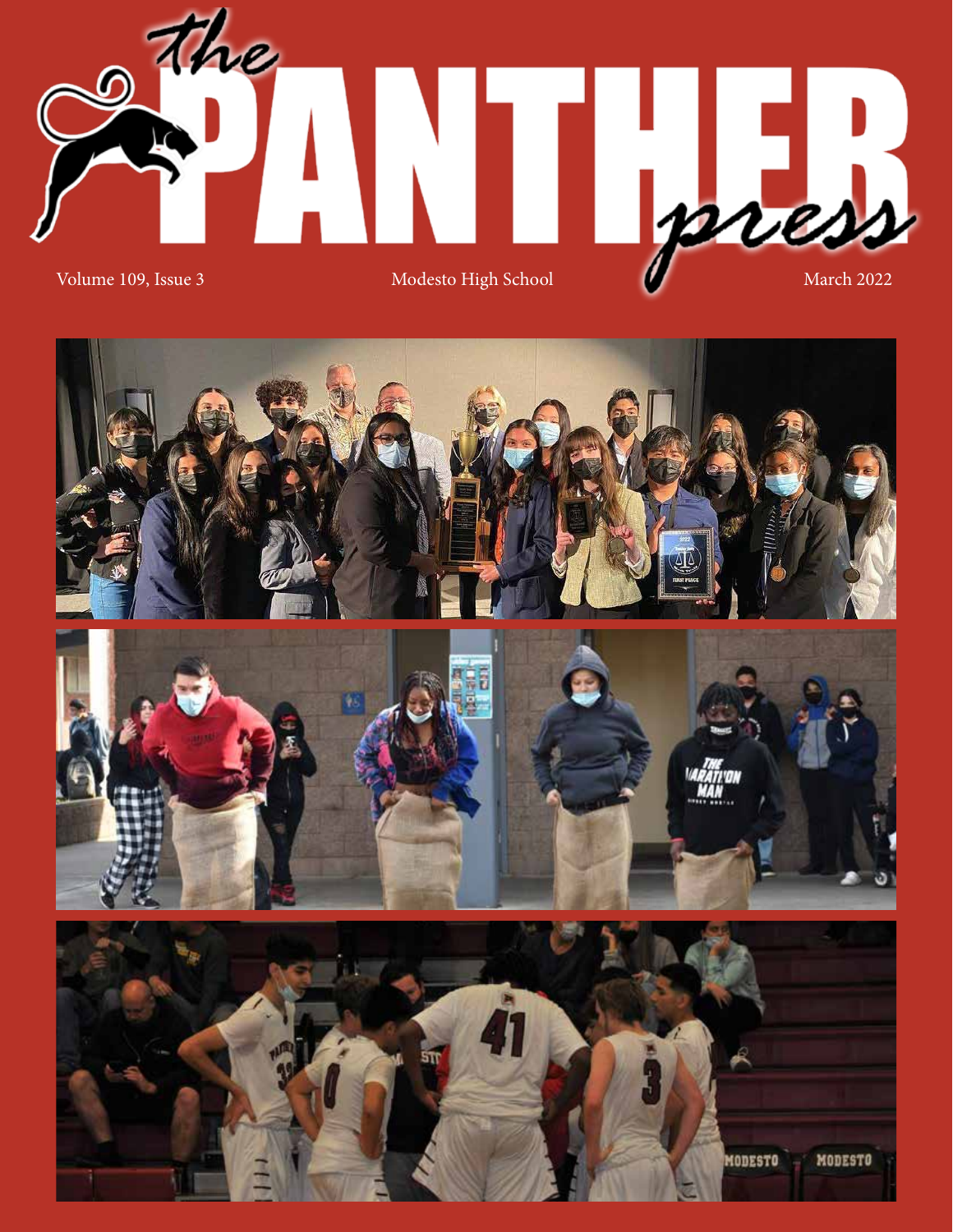# Inside This Issue . . .

| <b>Winter Formal</b> | . 3                                 |
|----------------------|-------------------------------------|
| <b>Winter Hoco</b>   | . 4-5                               |
|                      | New Year's Resolutions Update  6-7  |
|                      | Academic Decathlon  8-9             |
|                      | Mock Trial, County Champs!  10-11   |
|                      | Mental Health at Modesto High 12-15 |
|                      | Modesto High Student Senate  16     |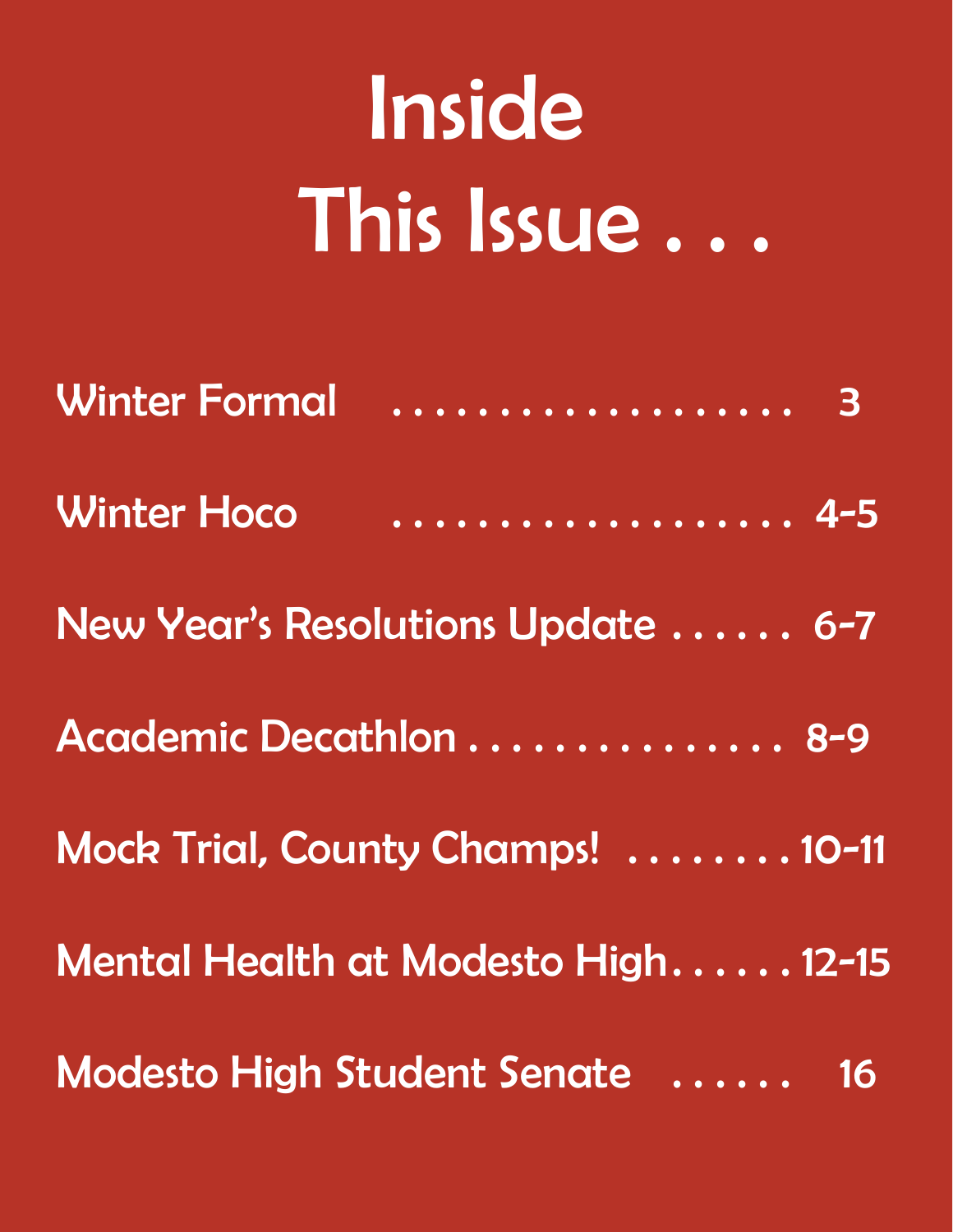#### 2022 Winter Formal



For the first time since quarantine, MoHi Panthers took to the dance floor in winter formal style. On January 29, 2022, the ASB Class of 2024 hosted the special outdoor dance in the Modesto High School quad area. The ever-familiar lunchtime hangout was beautifully transformed into a winter wonderland. Everyone came dressed to impress and ready for a fun-filled evening of dancing and socializing with friends.

During the night's festivities, winter court was escorted out with their friends, family members, and partners. Eduardo Sandoval Sanchez and Angelina Navarro were crowned this year's winter homecoming



Julio Barraza & Aylin Navarro David Negrete, Lukas M, Valeria Destiny Navarro & Grace Hampton Perez, Jack Miller

king and queen.

After the royalty court was introduced, DJ Matt Escobedo played songs from the playlist decided on by students. To anyone observing, it was clear that fun was had by all in attendance. PAA President Evalyn Cazares said, "The homecoming [dance] was a very fun event. My only complaint about the dance is I wish the dance floor was bigger and I wish there were stricter COVID regulations."

Other students were pleased particularly with the planning that the sophomore class put into the event. Junior America Perez said, "The dance was well organized, and after two years of quarantine and sophomores not containing any knowledge about formal dances,



I believe they did an amazing job and performed well!"

The evening was also a great way to spend time with people outside of the classroom. Freshman Maya Wolfe said, "[The dance was a] great way to make friendships stronger and create new ones."

It was great seeing so many students at a school function having a good time. This is a step in the right direction toward getting back to a more normal school experience.



Story & Photos By: Jasmine Gonzales



Lily Basso & Thomas Rocha Lolamaya Evans

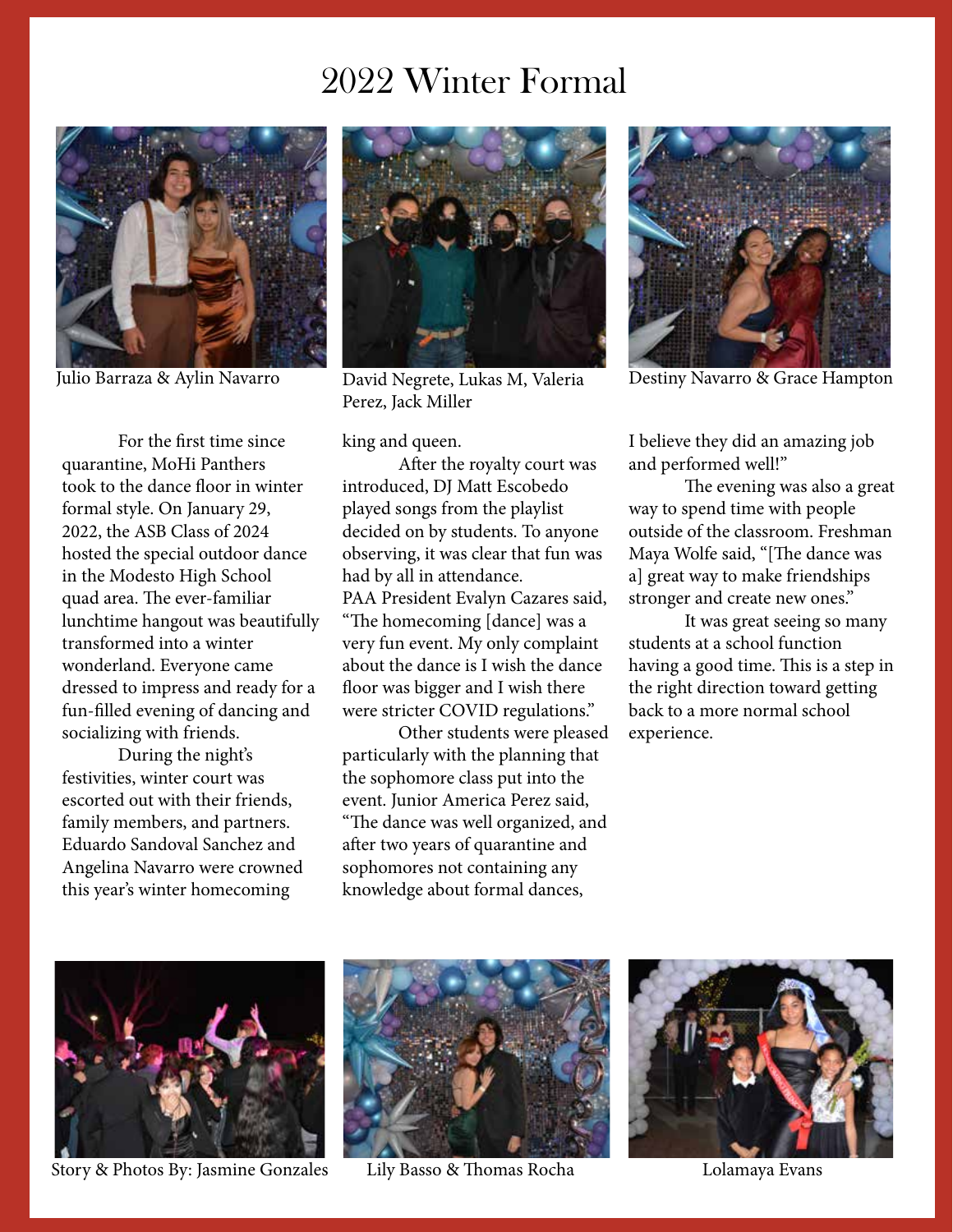### Winter Homecoming

In late January, Modesto High School hosted its second homecoming for this school year. Like last homecoming, each class decorated the main hallway, including having a centerpiece and a banner. Due to the threat of a new COVID variant and a spike in cases, leadership kids were not allowed to do a skit or float, and the center pieces were made optional, even though every class decided to do them anyway. Despite various obstacles in the planning and implementing of the week's activities, the persistent and positive attitudes of both students and staff helped pull off another great week.

The threat of a new variant and the spike in cases caused a constant battle in almost every aspect of homecoming, including wondering if a homecoming game was even going to happen. According to the coaches if even one player had caught COVID, the entire game would unfortunately have had to be canceled. Another scenario discussed was the possibility of the game being open only to the players and possibly family members of the players. Fortunately, the worstcase scenarios remained hypothetical, and the game was open to up to 300 spectators. The typical mask mandates were in place with an occasional reminder throughout the night.

Unfortunately, COVID-19 was not the only hiccup faced by those organizing homecoming. To the dismay of many, a poster was displayed that was in poor taste, and Turlock High administration became aware as did Modesto High personnel. Activities Director, Ms. Molder gave more insight as to what happened and what was done to resolve the issue. Posters were made about a violent issue that occurred at Turlock High, and although it was unclear who made the posters, an attempt was made to stop them from the very start. Ms. Molder made it clear that the posters were disrespectful and in poor sportsmanship and that they should be disposed of. Even so, one of the posters made it into a hallway and students outside of the leadership class took pictures and the controversial poster spread. The leadership class discussed the situation and, in the end,

 $\Box$ 

 $\bullet$ 

 $\bullet$ 

 $\bullet$ 

 $\bullet$ 

it was decided that the entire class would take full responsibility and post a public apology to Turlock High School expressing their sincere regret about the situation. Turlock High School administration felt Modesto High School handled the situation in a very classy manner. Ms. Molder expressed, "I'm always sorry if anything is offensive and 98% of what our kids do is creative and gracious. As the teacher I will take responsibility and make sure the kids know it wasn't ok." Ultimately, this was a learning opportunity and a reminder of the difference between being spirited and being insensitive. Moving forward, a valuable lesson has been learned by all involved.

 $\bullet$ 

 $\bullet$ 

 $\bullet$ 

 $\bullet$ 

 $\bullet$ 

 $\bullet$ 

 $\bullet$ 

 $\bullet$ 

 $\bullet$ 

∩

 $\bullet$ 

∩

 $\bullet$ 

 $\bullet$ 

 $\bullet$ 

 $\bullet$ 

 $\bullet$ 

 $\bullet$ 

 $\bullet$ 

 $\bullet$ 

 $\bullet$ 

 $\bullet$  $\bullet$ 

 $\bullet$ 

Homecoming week is so much more than just the posters in the hallway, and this year the lunchtime activities were fun and lighthearted, and many kids participated. Monday, freshman day, students competed in a boot the balloon game, where participants had to run back and forth to pop their balloons on chairs. Funny enough during the 4th period lunch; round one of the teams even broke a chair but continued their play. Other games throughout the week included table tennis, an interesting version of ping pong, and the very entertaining potato sack race. Students were having fun and even raced so hard some broke their potato sacks halfway through the race. Students laughed and took pictures of the games, and those who participated thought it was a very fun time.

The hallways each morning had just as much effort and were very exciting to see. Although many of the leadership classes had fewer participants on their teams for varying reasons, it did not stop them from doing their best to put things together. In order from freshman to seniors the themed days were, Among Us: neon day, Wii Sports: pajama day, Minecraft: white lies, Mario Kart: anything but a backpack day, and of course, the traditional Friday spirit day. In the class competition Seniors once again came away with a clean sweep.

By Gieselle Martinez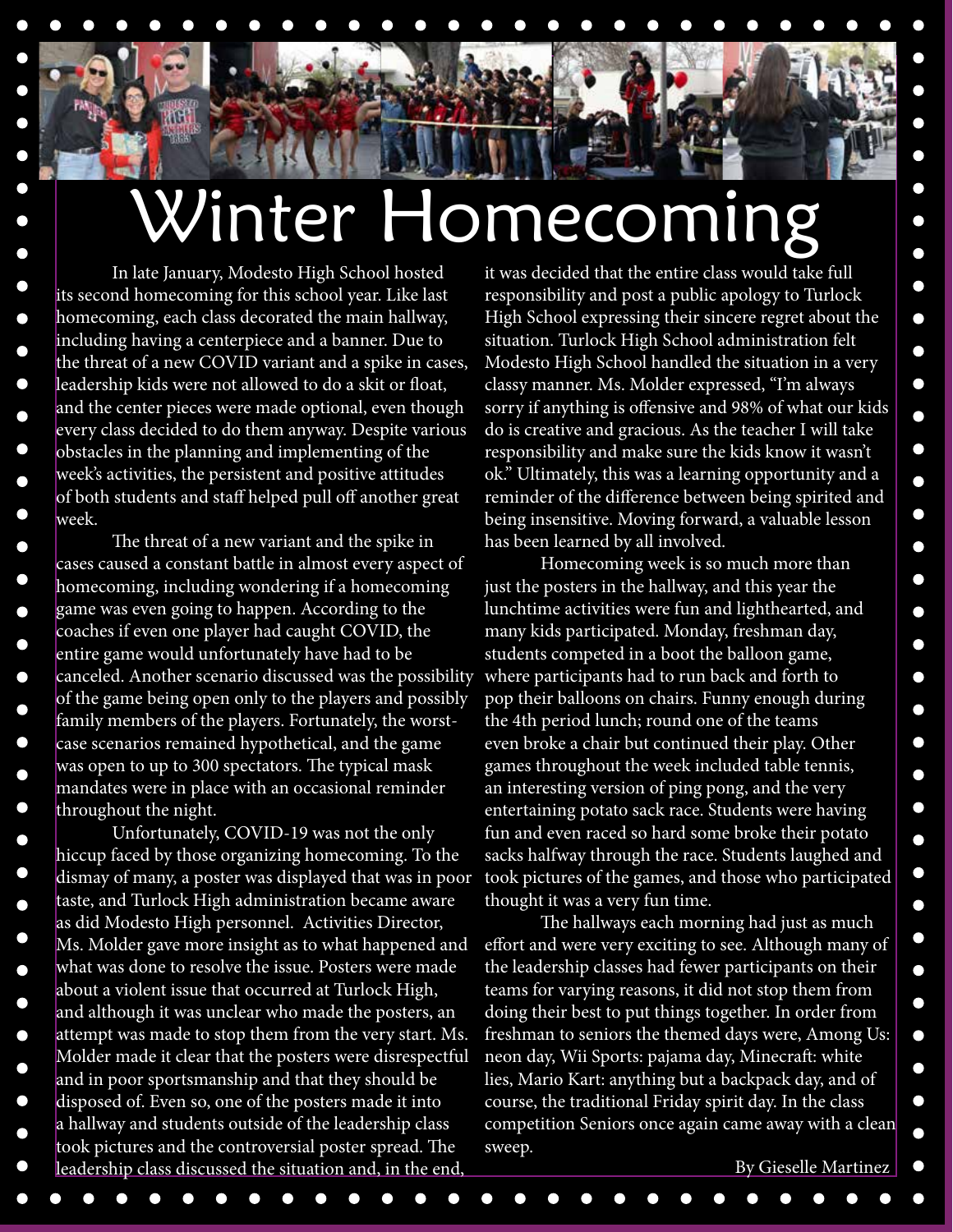Another great part of homecoming week was the outdoor rally, which required lots of last minute adjustments. The rally included dancers, color guard, cheer squads, band, and the announcement of the winning homecoming royalty. Many of the performance coordinators agreed that being outside did add on some stress to planning the entertainment. The concrete was a constant stressor but was somewhat eased with a floor mat being placed onto the ground. The participants were excited to perform. Ms. Kutzman, Modesto High's dance teacher and the new color guard coach did a wonderful job coordinating her hard-working students. She mentioned that she was, "Super excited because the students did the fall rally and they don't usually do it. They wanted to, and I agreed and was excited to do something they like."

Along with all these new changes were some cool traditions such as the return of Mrs. Coito and the Panther pledge.

All of this excitement of course led up to the final homecoming game. The players came ready to battle. They played a really good game, with special credit to the varsity team who kept the score close throughout. People filled up the gym to support the teams and cheerleaders. The coaches commented that they are all really proud of their players, and while it was an especially hard season, it was nevertheless a good one.





The freshman coach, Mr. Paulson, felt that it was a struggle because some of the players had missed a big gap in learning organized basketball. There was a lot to teach, but they all learned quickly and efficiently. He added, "The kids were positive about it and showed up every day, no matter the circumstances." The JV team's Coach, Mr. Roberts said that he's "happy about the growth that we've made over the season. Basically, seeing the players be able to catch on to the scheme and they did well with being able to kind of improve throughout the season."

It was a very hard year because of COVID-19, and it was constantly an issue with the fear of players missing practices or games and half of the roster being absent at any given time. The persistence is to be commended.

Varsity Coach, Mr. Peterson emphasized that the game is not always about winning, that being able to play basketball and share experiences while competing is also just as important, especially to the players this year.

With the acknowledgment that this homecoming was difficult with many unforeseen obstacles, it is without a doubt that the student body, staff, players, cheer squad, dance team, band, and color guard and many others made this homecoming a memorable experience.

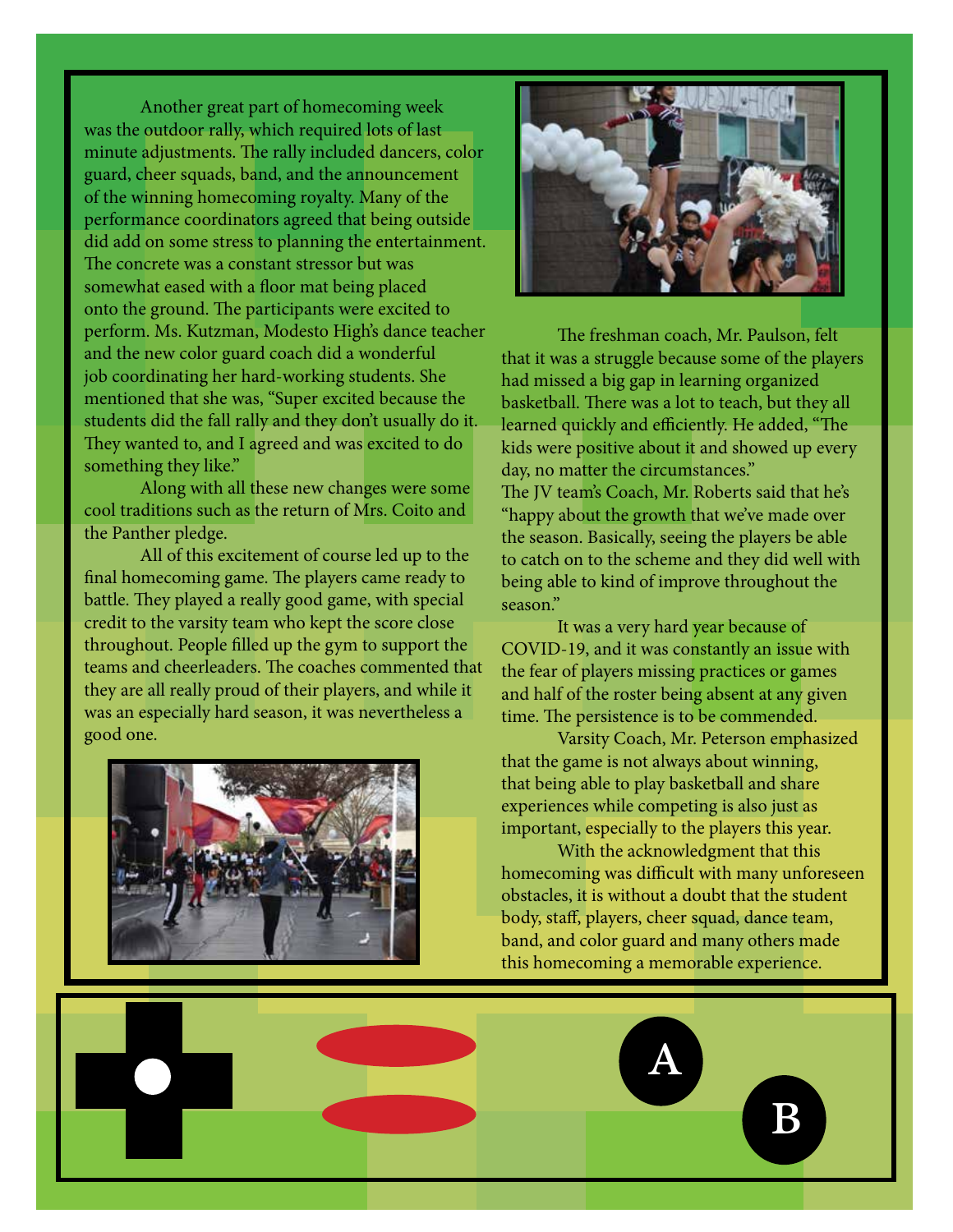```
Story by Zada Sam
```


# **New Year's Resolution Update**

New Year resolutions are an opportunity<br>for people to do some self-evaluation and perhaps set some goals for the upcoming year. These resolutions are often goals relating to selfimprovement of some sort. It is not uncommon for people who participate in the tradition of New Year's resolutions to tend to lose progress over time and eventually forget about the goal or give up. So how are MoHi Panthers doing with keeping up with their resolutions?

Some students' resolutions are focused on milestones and interests.

Sophomore Angel Cazares, a student who enjoys weightlifting, said, "My new year's resolution is to get my driver's permit and bench 225." So far, he has kept his progress and is almost finished with getting his permit and is able to bench 195 pounds.

Some students opted for resolutions that focus on school.

Sophomore Yenerly Melchor said, "My new year's resolution is to stop procrastinating and to focus on completing anything that needs to be done before the due date, so that I'm not stressing when it's actually due." Yenerly believes that she has definitely improved her habits of procrastination despite that it's not an easy habit to break especially only 3 months into 2022.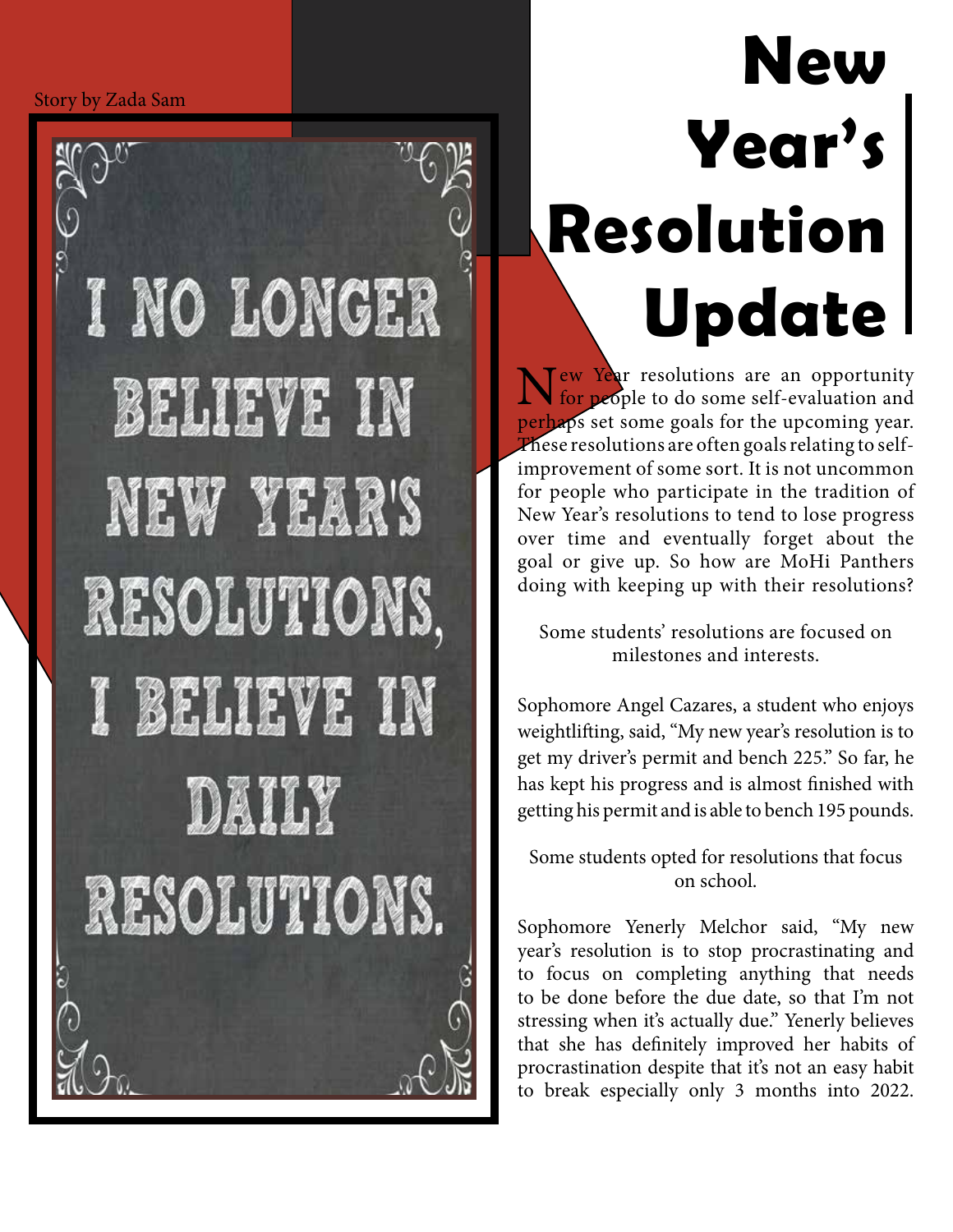#### Other students create resolutions around selfimprovement.

Junior Angelica Creech said, "My new year's resolution is to lose weight and actually stick to the things I say." After basketball season was over, she started doing track and mentioned that losing weight wasn't too bad, though she still hasn't been able to stick to things she says.

Junior Russell Dingwall said that his new year's resolution is to "finish off this year strong." He mentions that so far he has been passing his core classes and maintaining his schedule.

Junior Chinanu Agunanne said, "My new year's resolution is to get better at my track events as well as to work out more." Track has recently started so she doesn't know how much better she has gotten yet. Chinanu says that her resolutions are going well.

One student decided to give her resolution goal a shorter timeline, so that she can re-evaluate her progress at that point.

Junior Dhara Patel said, "My new year's resolutions were to maintain discipline and stick to it for at least 8 weeks. Once the 8 weeks pass, discipline would become a habit, and I can trust myself to follow a process for the rest of the semester... I want to improve and fix my habits that I learned caused problems for me last semester." A few weeks later, she states that she has been true and consistent with her goals and schedules, allowing her to stay organized to the best of her abilities through the stresses and messes that she faces.



While sticking with a resolution can be difficult, remember that a goal can be set at any time. If you have something you want to work on or improve about yourself, you can reset today and start working toward a new and improved version of you!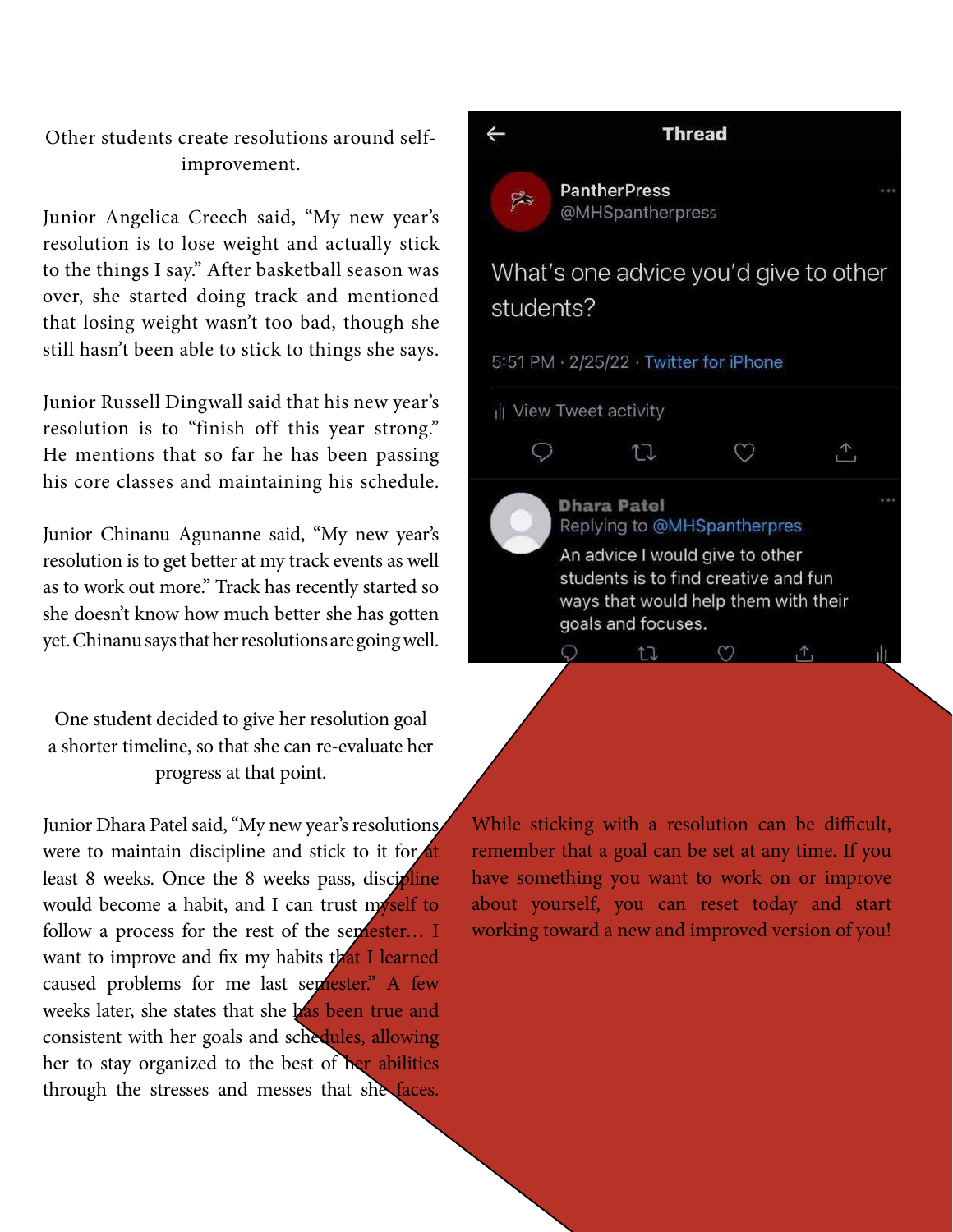In early February, Modesto High Panthers wrapped up the county-wide Academic Decathlon competition, earning 19 medals and the top essay in the county award. Academic Decathlon is a ten-event scholastic competition with 3 official divisions or teams. Each year there is a new focus. Last year's focus was World War II, and this year it is "Water: a most essential resource." The honors division contains up to 3 members with a GPA of 3.80 to 4.00; the scholastic division has members with a GPA of 3.2 to 3.799 and the varsity division recruits members with a GPA of 2.0 to 3.199. There is also an alternate division. The members of this division compete individually in eight of the ten events, only abstaining from speech and interview.



Senior Haiying Zeng showing off her medals.

This year, Modesto High's official team was represented by Nithya Medam, Jennifer Chang, Fernando Bazan, Emre Soydemir, Yaparita Eliyah, Jaya Naidu and Haiying Zeng. A full official team would consist of 9 members, so only having 7 members hurt the overall score. All but one of the official members is a senior, so the team will be looking to bring in lots of new members next year.

# ACADEMIC DECATHLON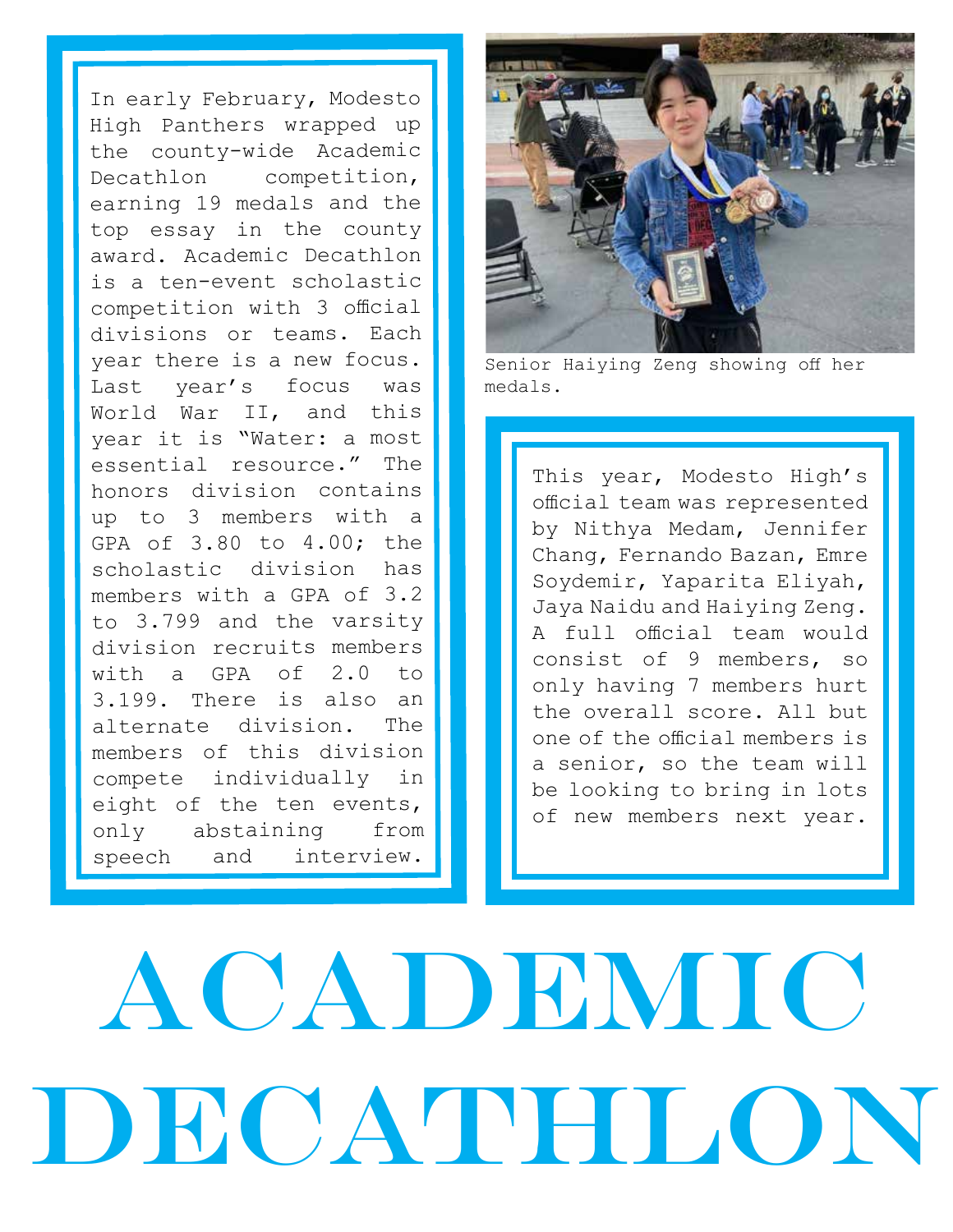Academic Decathlon covers multiple subjects, which include economics, art, math, literature, history, science, and music. In this year's Academic Decathlon, Modesto High won multiple medals in several categories for<br>both the official team both the official team division and the alternate<br>division. Some notable Some notable winners were Haiying Zeng, Richard Zheng, and Nithya Medam. Each placed first in their divisions for their essays. Yaparita Eliyah and Richard Zheng placed second in their divisions for math. Modesto High's team point champion was Haiying Zeng and Nithya Medam had the highest scoring essay in the county.



Senior Nithya Medam with her award.

### **BY TERMIASWI** POUDEL



Many of the Academic Decathlon team members hanging out after the awards cermony.

Senior Yaparita Eliyah, official team member, said that her goals for the competition were to "mainly have fun and do my best." Junior Hannah Diep said that she feels Academic Decathlon is "very educational and it takes a lot of hard work and dedication in order to do well in it." This year's Academic Decathlon was a success, with winners in numerous categories and individual successes for all. Most importantly the members had fun studying together and being involved in an oncampus club.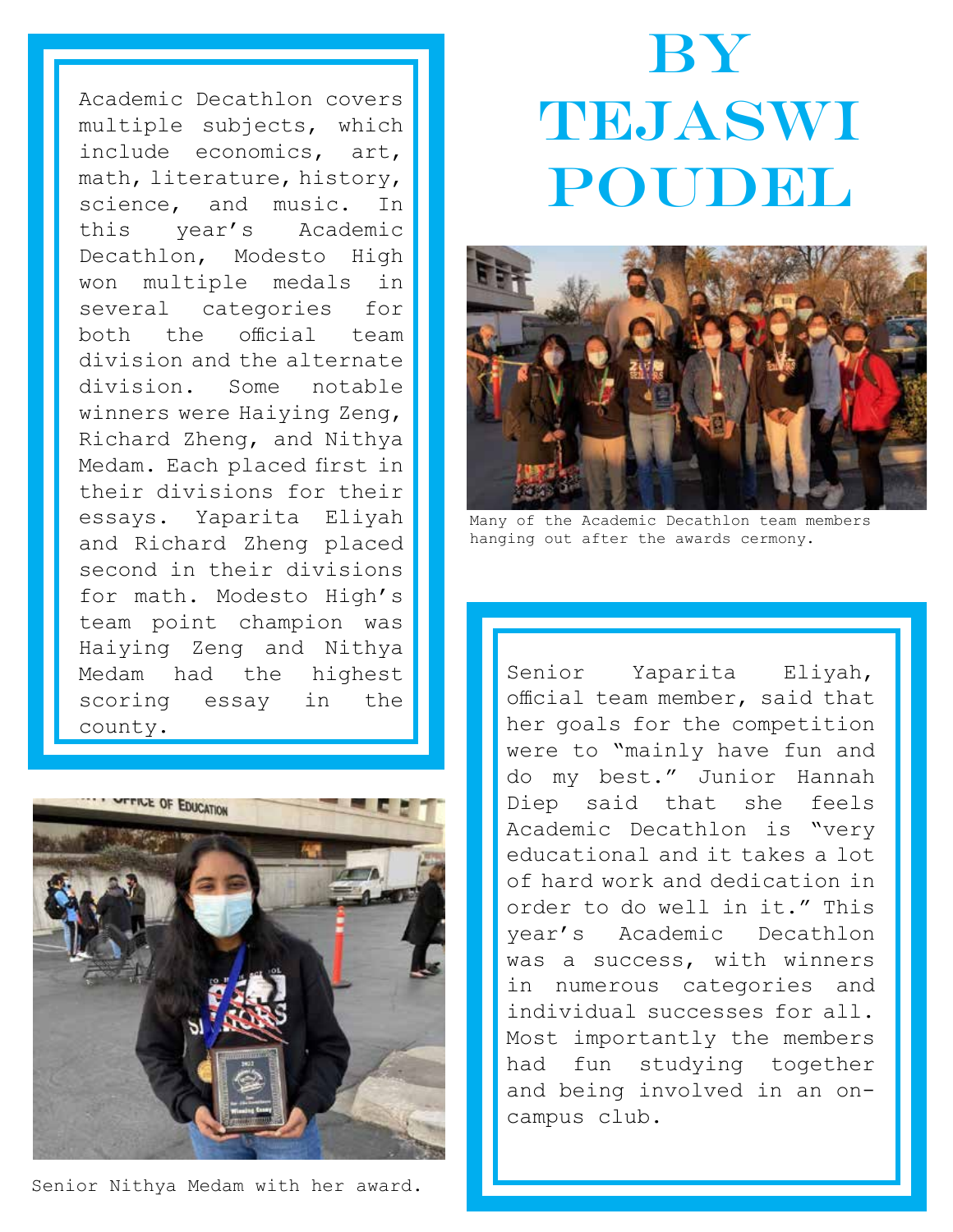

Photo by Mr. Mitchell

For many months the students on the Mock Trial team, coached by Mr. Mitchell and Mr. Johnson, have been preparing for their upcoming tournaments. Students have been dedicating time and effort into learning the legal process. Students were given a legal case to study regarding some sort of criminal act; this year the act was regarding a first degree murder. From there students were assigned into two different "groups", prosecution or defense. The role of the prosecution is to prove that the accused party is guilty of the crime. As for the defense, their role is to prove that the accused party is not guilty.

On January 25, the Mock Trial team had its first tournament of the year, with a score of 407- 406, earning a win in the first trial of the year. To continue with their winning streak the team was victorious in their second tournament against Patterson on February 1, with a score of 438-362.

Although, due to COVID19 all of the

## **Mock Trial County Champs By Dylan Starn**

tournaments have been hosted online. Mr. Johnson, one of the coaches for Mock Trial, said, "At the beginning of January, we were told our trials would be conducted virtually over zoom. While this was unfortunate, this is a perfect example of the real-world experience which Mock Trial provides that other academic extracurriculars simply cannot match." Having to have many of the Mock Trial tournaments virtually is just another reflection on the real world. The real court system is having to make adjustments due to the pandemic as well.

Many students in Mock Trial decided to join for a number of reasons. Sophomore Liliana Timmons mentioned that she joined Mock Trial because as a future career



Photo by Mr. Mitchell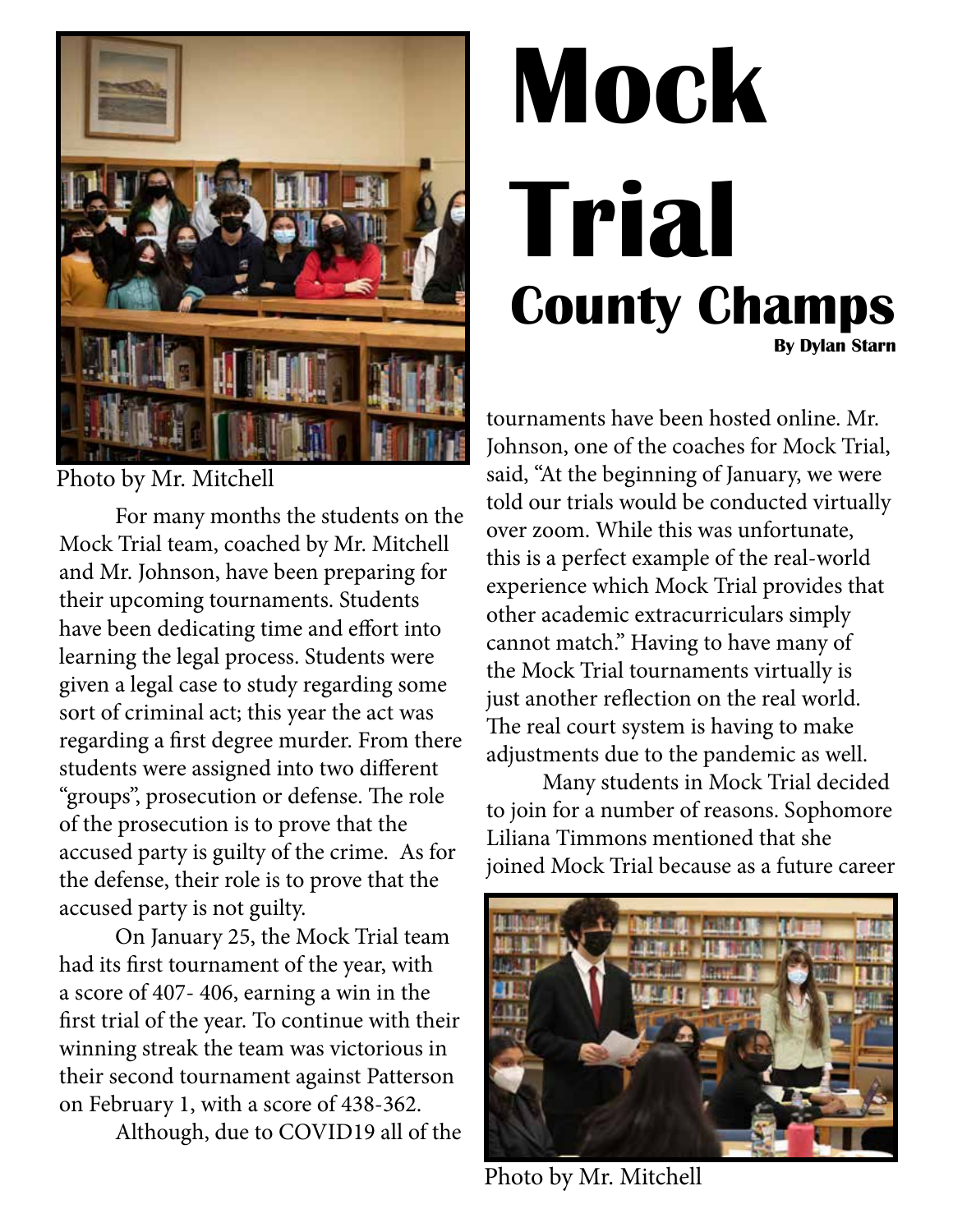

Photo by Mr. Mitchell

she is interested in law. "I am in Mock Trial to get the experience so that I can use it for future reference. I am considering studying to become an attorney after I graduate and Mock Trial is something that can help me if I choose to go down that path in the future."

Others such as Freshman Dilshan Pandher said, "I am in Mock Trial for multiple reasons, one being to get better in public speaking and another one being to be a part of a club." Mock Trial is a club that can not only benefit a future lawyer but the club also improves skills and it is an opportunity to be able to meet new people.

Our Mock Trial team has been putting in numerous hours of hard work to be able to compete in these tournaments, and throughout these past several weeks the team has gone up against some competitive schools. In fact, on February 15, the Modesto High Mock Trial team competed in person against Turlock High for the

counrty championship and won! Due to this victory the team was able to go on and compete at the state level in mid-March. The team faced some stiff competition in its four trials at state, coming away with a victory in the first round.

Coach Mr. Mitchell emphasized that the biggest lesson the team learned at state is that "it takes a lot more practice to do well at that next level." The Modesto High Mock Trial team will take all they have learned this year and apply it to their approach next year for continued success.



Photo by Mr. Mitchell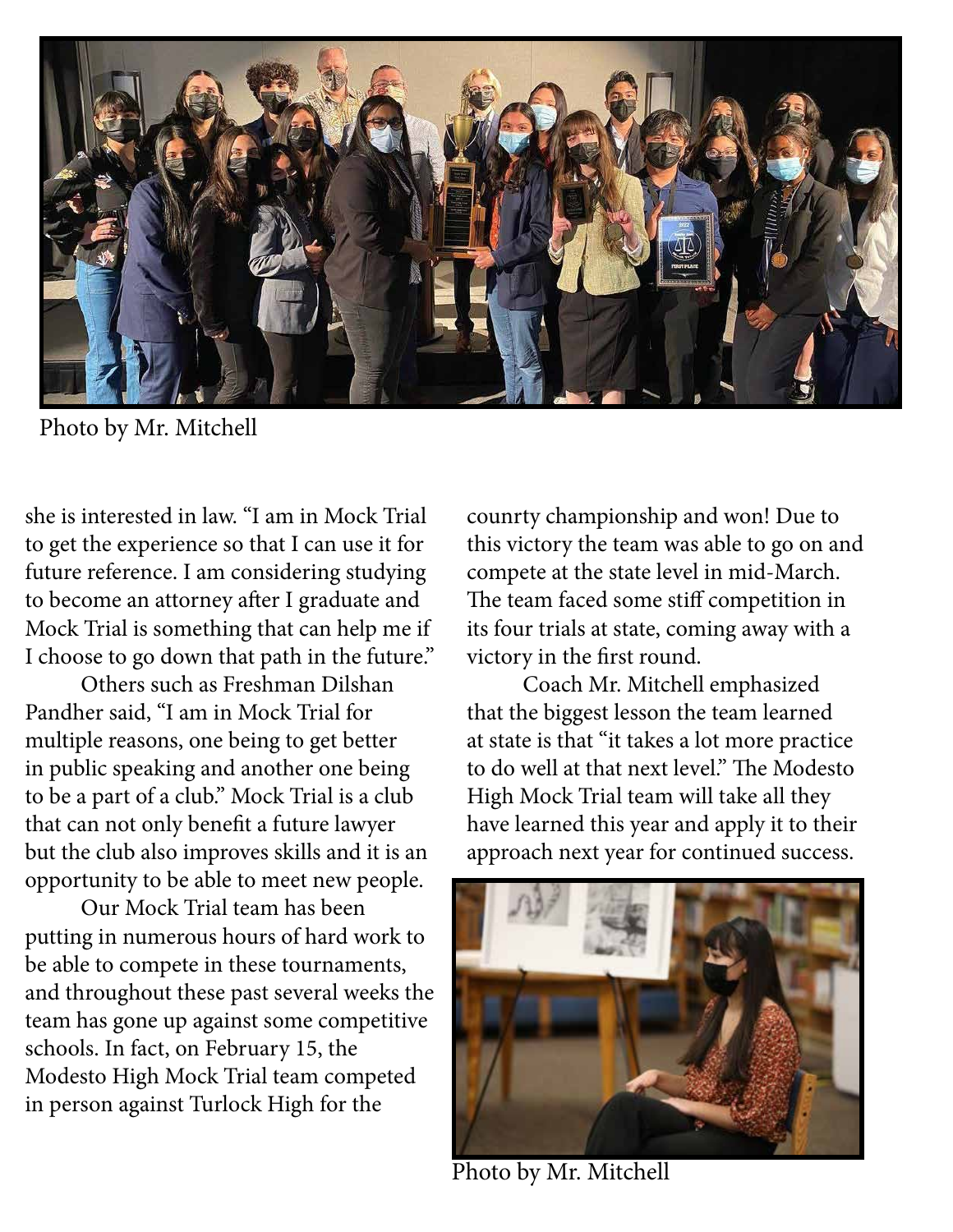# STUDENT MENTAL HEALTH

Across the country, there's increasing awareness about student mental health. National Public Radio refers to this as a crisis — a second pandemic schools and students alike have to reckon with on a daily basis.

During distance learning, student wellbeing suffered. Being stuck at home was an unhealthy environment for many students for a variety of reasons: isolation, further exposure to toxic family dynamics, missing out on the social promises of adolescence. During this time, Modesto High conducted over 1000 home visits "to check in on students that weren't logging in," said Assistant Principal, Mr. Taylor. He personally visited about 150 students. In the process, students were followed up with and directed to either academic counselors or a behavior specialist.

Student return to campus was turbulent. Since returning, staff has noted a lot more anxiety amongst students, consequential of how students lost the social connection to others over lock down and the pandemic's weight on everyone.

"It's hard," said Psychology teacher, Ms. Coufal, about the pandemic. "Because of the prevalence of COVID discussions — friends, family, media — it constantly takes up part of our cognitive load."

#### HOW ARE STUDENTS DOING?

When asked how they were doing, students indicated struggling with their mental health or merely feeling okay. "Every day is tiring," said junior Emiliano Contreras. "It's hard to get up in the morning."

When it came to school specifically, many students reported feeling overwhelmed. "I'm drowning in homework, and I'm missing a whole bunch of school," shared PAA sophomore Daisy Houx-Miller. "I feel there are only a few teachers that genuinely really support me."

IB Junior Valda Stone said she's constantly mentally exhausted, even when she isn't doing things — because just thinking about how there's always something to do next overwhelms her. Sophomore Megan Owen reiterated Stone's point of feeling exhausted all the time. Junior Liliana Basso-Bond said IB has completely tangled her priorities and left her mental health last.

But, a silver lining raised by the students was that the program makes them feel accomplished. "I know IB will help me in the long run," said senior Jordan Perez.

Struggling with mental health can be difficult, a daunting task to face especially this young — which is exactly what makes it such an unprecedented crisis across the nation. "It can be isolating and lonely when you feel like no one understands," said junior Ella Hernand, "but I would emphasize to students that they are never alone and there is always someone that will listen."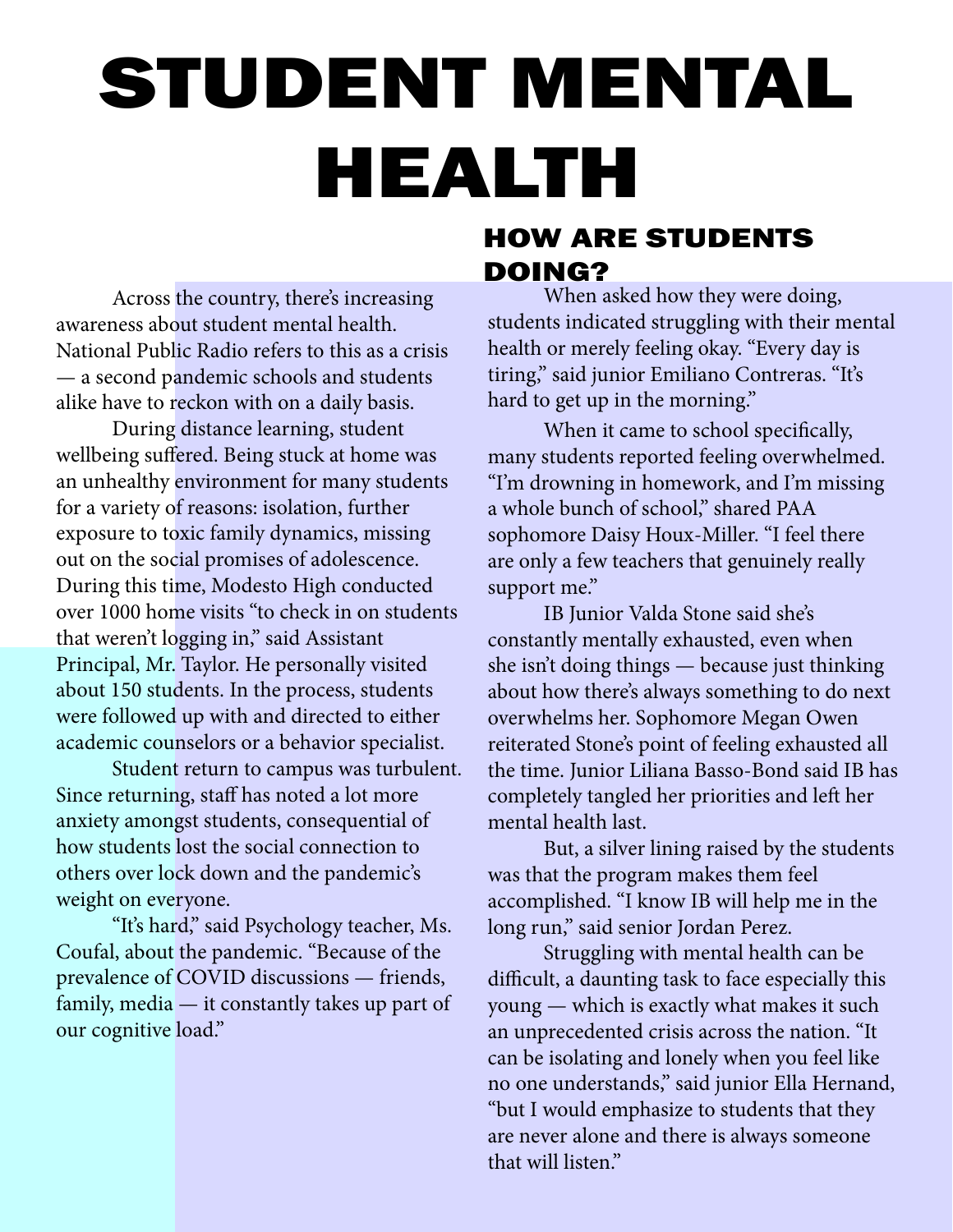#### WHAT CAN STUDENTS DO, IF THEY NEED HELP?

Modesto City Schools (MCS) partners with the Center for Human Services, supplying mental health clinicians like the student assistance specialists (SAS), like Ms. Gross, in residency at Modesto High. The number of clinicians a school has available depends on the student population.

Ms. Gross is one of two SAS, that provide "early intervention and prevention services to students and families." Ms. Gross specializes in providing emotional and mental help for students who might be struggling with anxiety, sadness, grief, or relationship troubles.

In the past, SAS have been on-campus for only parts of the week; Gross said she was pleasantly surprised to find her position increased to 5-days a week, as well as another specialist added to the staff roster.

To sit down with Ms. Gross, though, students must have a conversation with a staff member. Gross specifically advised students to see their counselor for a referral to her office, echoing the similar sentiment of going to an academic counselor for mental health assistance shared by the school.

But, in some cases when students have gone see their counselors for nonacademic purposes, they've been turned away, deferred, and felt their mental health



being trivialized.

Junior Liliana Basso-Bond went to speak to her counselor for a personal issue but was turned away because she needed a doctor's note to begin receiving support. Senior Angel Herrera reached out to his counselor because he was battling with his mental health but never received a message back. Junior Angelica Creech went to see her counselor for a traumatic experience she underwent and witnessed her experience be reduced to a statistic.

Although there are students, like sophomore Morgan Bicek and freshman Destiny Mead, that have faith in on-campus counseling services, there remains a large proportion of students that are disheartened by the institution. The door to the counseling office being open all day doesn't matter when students don't want to walk in, in the first place.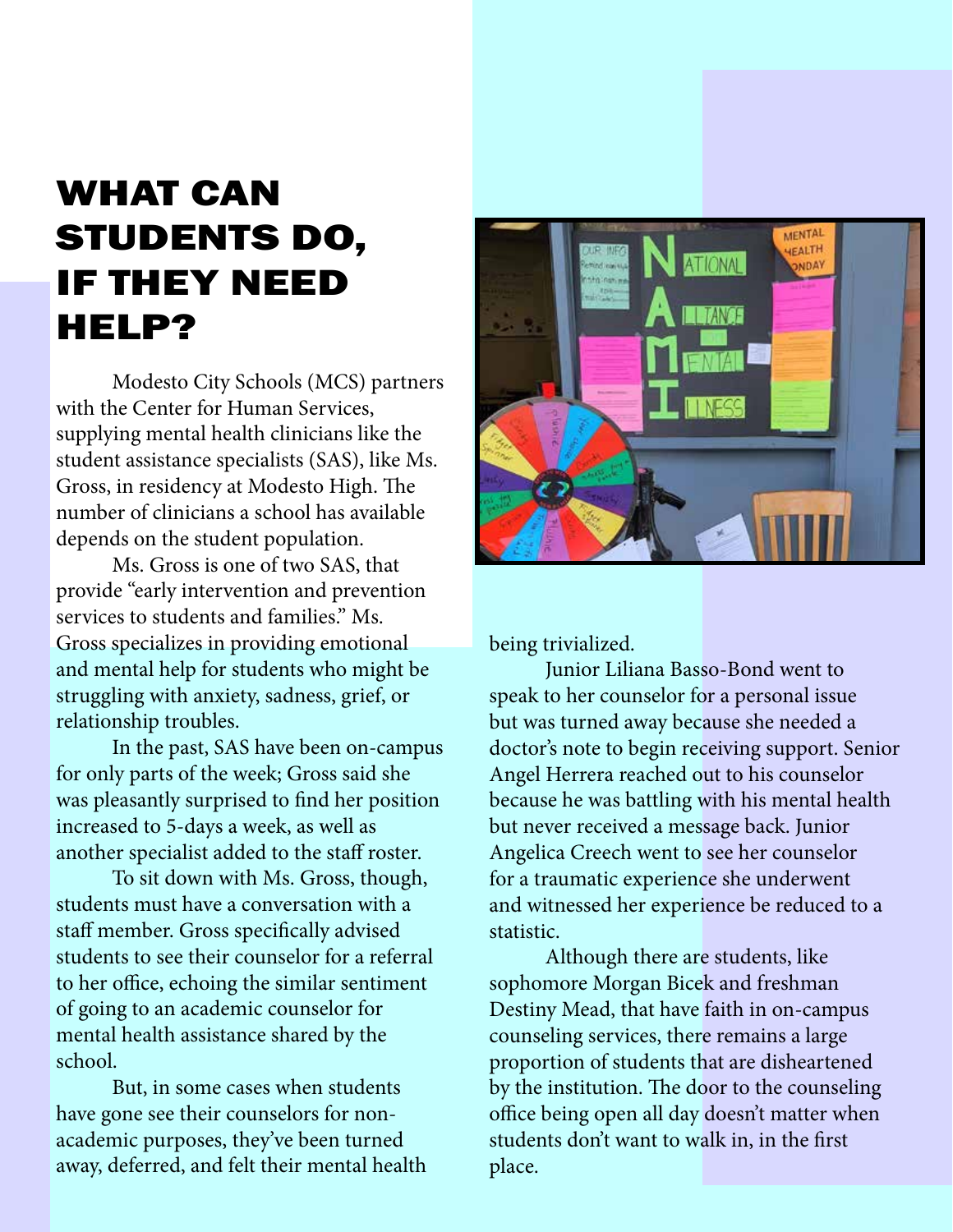## STUDENT MENTAL HEALTH

#### MODESTO HIGH'S RESPONSE TO STUDENT MENTAL HEALTH

When asked if they felt the school cared about mental health, students gave varying responses. Freshman Jazzmine Gary said the school does care, at least a little bit. Mead said that it's up to the student to bridge the gap between the school and students to find support on campus. Sophomore Erik Diaz feels the school only cares for students from a business side. Senior Katie Casey said she knows that the school is doing better, but she doesn't know how to seek help on campus.

Junior Megan Florida shared that she's reached out for help while attending Modesto High but feels she's gotten nothing in return. "I got a pat on the back and a, 'Thank you for sharing; you're so brave,' and that's all I've ever heard from them. I feel ignored at this school."

There are four school-specific mental health resources: the NAMI club, counseling services, warmlines and hotlines, and specialists. Modesto High facilitates these resources via social media and Schoology blasts. "I think it's our responsibility to put every resource that's available, out there," said Activities Director Ms. Mulder, who looks over the school's active Instagram page.

Despite efforts, though, many students are not even aware of the resources. "I don't know how to access any of the resources, except the hotlines," said junior Emma Tran.

"But, I only know the one that's on the school  $ID"$ 

Modesto High, as a public school, does not operate on its own. Mental health policy is shaped more so by MCS, and it is the school's responsibility to take the district-provided resources and make that knowledge available to the students.

The school tries to make the information accessible via social media. Everything the school posts online, such as on Instagram, has to be "endorsed" by the county. "I have to get the district's approval because it's coming through Modesto High," said Ms. Mulder. "So the district is involved."

Social media plays a massive role in communication, whether it be among students or between students and the school. It is also a space in which the disconnect is amplified. "I'm 41 years old," said Assistant Principal, Mr. Taylor, "so I stopped pretending a long time ago that I knew what the teenagers were going through. I know there's a lot of pressures on students today that were not there 25 years ago before social media was there… so I am concerned about that."

Coupled with the difficulties of getting proper counseling services, the distance between the school and students grows larger. "There is no easy way to say that the school doesn't genuinely care about students and their mental health," said Basso-Bond expressing her view, "but it has proven to be true through these past two years."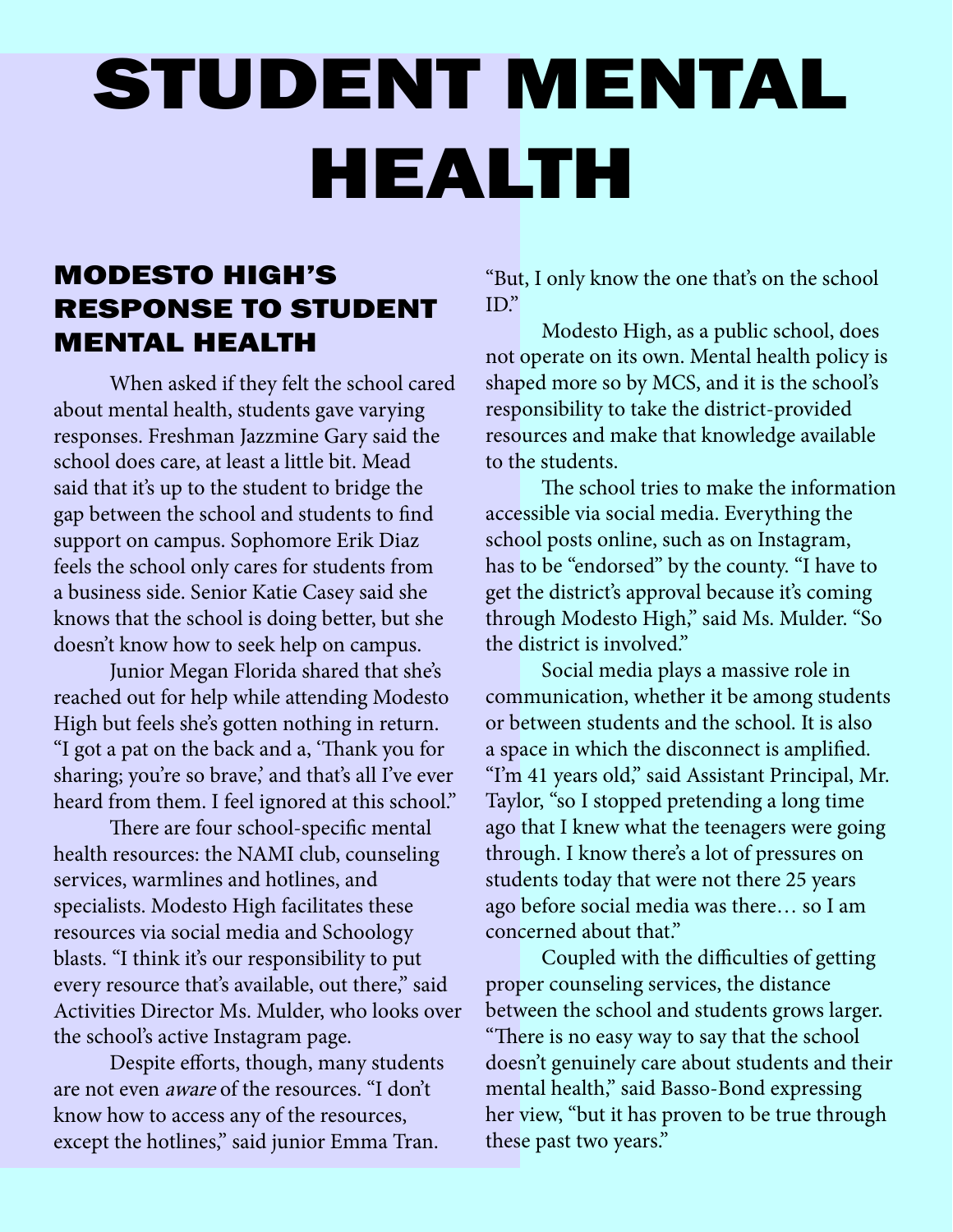### WHAT CAN BE DONE, TO TACKLE MENTAL HEALTH?

Students put forth a plethora of achievable ideas, within district-policy restrictions, for tackling mental health. Students mentioned creating in-class resources for students, having counselors come into classes to talk about on-campus resources, hosting a mental health week to raise awareness, and reminding students where to go for help, in the physical world — not over social media. In terms of the on-campus IB program, students proposed coordination of deadlines and mindful attention to the schoollife balance of the students.

The IB program is under customary five-year review, and this time, the school's chosen focus is on socio-emotional wellbeing. "All teachers are under a lot of pressure," said IB Coordinator, Mrs. Castellani. "We're in this job, and we care about the students, and we're seeing them struggling." She recommended that IB students attend the recently-started IB Club, sponsored by former IB student and current IB teacher Mrs. Battig; the club seeks to demystify the program and serve as a vehicle for helping students succeed.

Ultimately, across the school, students desire a more tangible response to student mental health from Modesto High, seeking administrative action that is proactive, rather than reactive. "I think the school should listen to our voices more, instead of just posting motivational quotes," said PAA junior Deimos Vann.

What the issue boils down to is communication: students don't feel comfortable seeking out the school's resources, the school doesn't try to rectify the issues because no students are voicing their opinion, and the cycle continues. Many students continue feeling unsupported. The school persists in believing students feel cared about.

"I don't have the magic solution, and I don't think any student has the magic solution," said Mr. Taylor. "But I think, collectively, if we worked on some of these things, we could make some progress."



Students at the "Out of the Darkness" Walk, an event for suicide and depression awareness